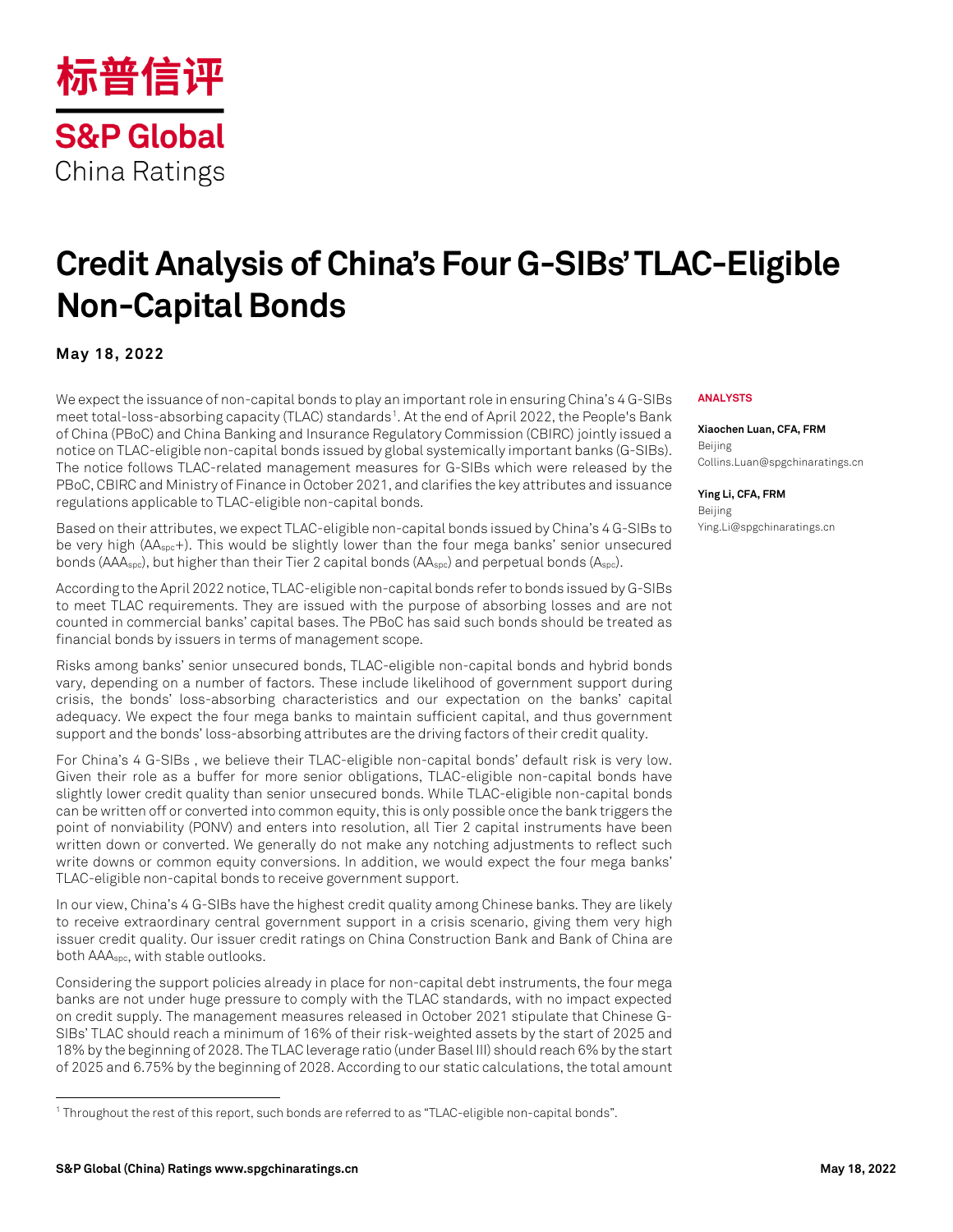of additional capital and non-capital debt instruments needed to meet the TLAC requirements for 2025 for the four mega banks would be around 1.8 trillion RMB.

Capital generated from earnings, improved asset and liability management and issuance of hybrid bonds and TLAC-eligible non-capital bonds can help China's 4 G-SIBs meet TLAC requirements. We expect a large proportion of the TLAC requirements to be met through issuance of TLAC-eligible non-capital bonds. Compared with hybrid bonds (perpetual bonds and Tier 2 capital bonds), the TLAC-eligible non-capital bonds offer more favorable terms to investors and lower credit risk. We expect such bonds to have lower issuance costs for the banks, making them a more economical solution to complying with TLAC standards .

**Table 1**

## **Differences in Credit Quality Among Different Types of Bonds**

|                                      | <b>Issuer/Issue Rating</b>          | <b>Notes</b>                                                                                                                                                                                                                                                                                                                                                                                                                                                                                                                                                                                                                                                                                                                                                                                                                                                      |
|--------------------------------------|-------------------------------------|-------------------------------------------------------------------------------------------------------------------------------------------------------------------------------------------------------------------------------------------------------------------------------------------------------------------------------------------------------------------------------------------------------------------------------------------------------------------------------------------------------------------------------------------------------------------------------------------------------------------------------------------------------------------------------------------------------------------------------------------------------------------------------------------------------------------------------------------------------------------|
| Stand-alone credit profile<br>(SACP) | aaspc                               | Does not include extraordinary<br>government support in a crisis.                                                                                                                                                                                                                                                                                                                                                                                                                                                                                                                                                                                                                                                                                                                                                                                                 |
| Government support                   | $+2$                                |                                                                                                                                                                                                                                                                                                                                                                                                                                                                                                                                                                                                                                                                                                                                                                                                                                                                   |
| Issuer credit rating                 | AAAspc                              | SACP + government support.                                                                                                                                                                                                                                                                                                                                                                                                                                                                                                                                                                                                                                                                                                                                                                                                                                        |
| Senior unsecured bonds               | AAAspc                              | As a senior bond, the issue rating<br>is equal to the entity's ICR and no<br>additional notching adjustments<br>are made.                                                                                                                                                                                                                                                                                                                                                                                                                                                                                                                                                                                                                                                                                                                                         |
| TLAC-eligible non-capital bonds      |                                     |                                                                                                                                                                                                                                                                                                                                                                                                                                                                                                                                                                                                                                                                                                                                                                                                                                                                   |
| Notching starting point              | <b>ICR</b><br>(AAA <sub>spc</sub> ) | We believe TLAC-eligible non-<br>capital bonds issued by mega<br>banks may receive government<br>support. Their ICRs are used as<br>the starting point for notching.                                                                                                                                                                                                                                                                                                                                                                                                                                                                                                                                                                                                                                                                                              |
| Notching adjustment                  | $-1$                                | The<br>downward<br>one-notch<br>adjustment reflects the bond's<br>subordination clauses. TLAC-<br>eligible non-capital bonds are<br>junior to the excluded liabilities<br>(as specified by the G-SIB TLAC<br>management measures) and, if<br>they meet all criteria, are senior<br>to capital instruments at all<br>levels.<br>TLAC-eligible non-capital bonds<br>contain provisions for write<br>downs or equity conversions.<br>When a G-SIB triggers PONV and<br>enters into resolution, all Tier 2<br>capital instruments are written<br>down or converted into common<br>equity, the PBoC and CBIRC<br>requires the bank to write down<br>or convert its TLAC-eligible non-<br>capital bonds in part or in whole.<br>However, since such an action<br>would only be implemented at<br>the PONV, we generally do not<br>make<br>corresponding<br>adjustments. |
| Issue rating                         | $AA_{\text{spc}}+$                  |                                                                                                                                                                                                                                                                                                                                                                                                                                                                                                                                                                                                                                                                                                                                                                                                                                                                   |
| Tier 2 capital bonds                 |                                     |                                                                                                                                                                                                                                                                                                                                                                                                                                                                                                                                                                                                                                                                                                                                                                                                                                                                   |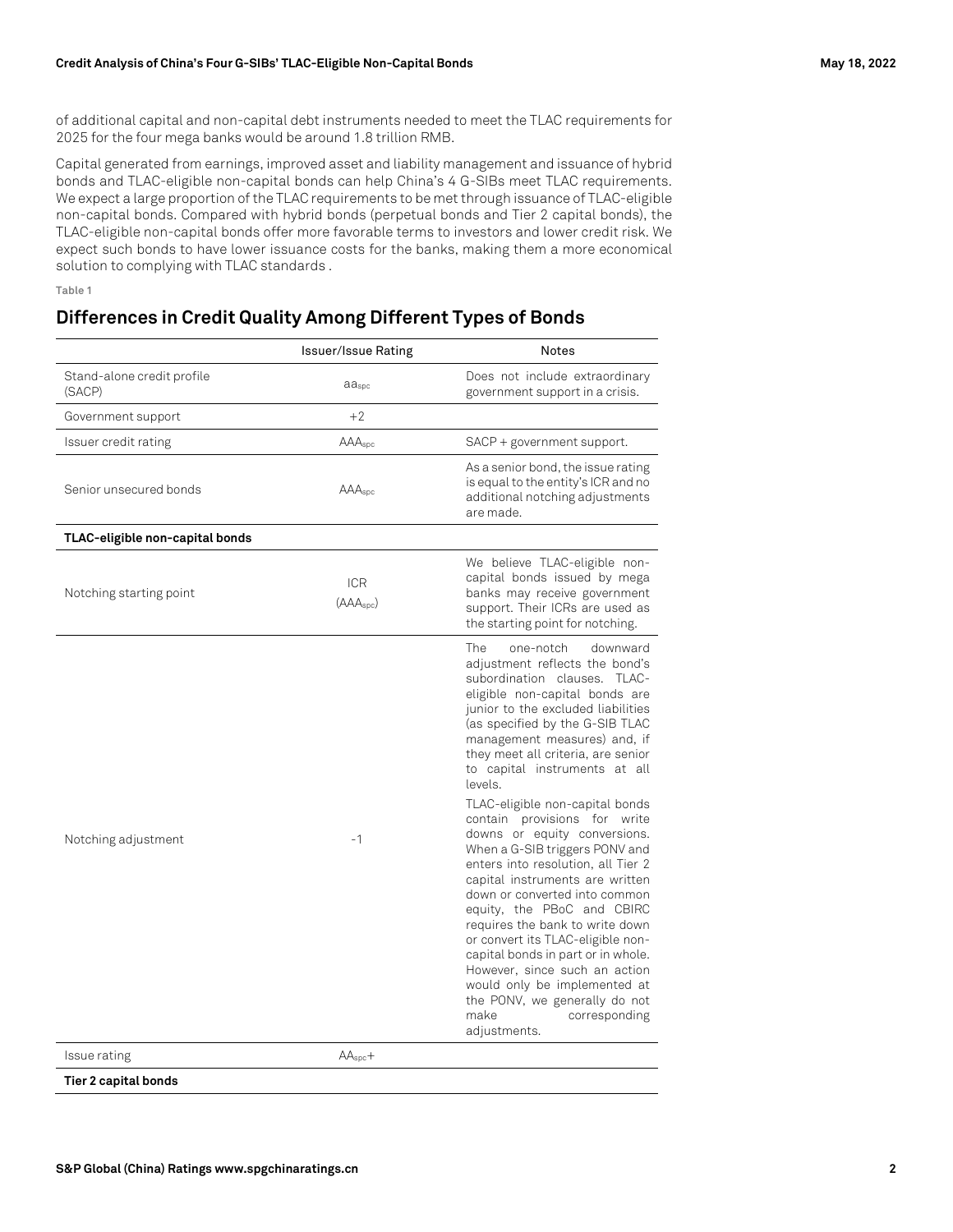|                            | <b>Issuer/Issue Rating</b>          | <b>Notes</b>                                                                                                                                                                                                              |
|----------------------------|-------------------------------------|---------------------------------------------------------------------------------------------------------------------------------------------------------------------------------------------------------------------------|
| Notching starting point    | <b>ICR</b><br>(AAA <sub>spc</sub> ) | We believe Tier 2 capital bonds<br>issued by mega banks may<br>receive government support, and<br>we take the entity's ICR as the<br>starting point for notching.                                                         |
| Notching adjustment        | $-2$                                | Two-notch<br>downward<br>adjustment to<br>reflect:<br>1)<br>subordination<br>(2)<br>clauses.<br>principal write down/common<br>equity conversion.                                                                         |
| Issue rating               | AA <sub>spc</sub>                   |                                                                                                                                                                                                                           |
| Perpetual debt instruments |                                     |                                                                                                                                                                                                                           |
| Notching starting point    | <b>SACP</b><br>(aa <sub>spc</sub> ) | We generally take the entity's<br>SACP as the starting point for<br>perpetual bonds' notching. We<br>consider such bonds as Tier 1<br>capital and believe there is<br>uncertainty over government<br>support in a crisis. |
| Notching adjustment        | -3                                  | Three-notch<br>downward<br>adjustment from SACP to reflect<br>the following: 1) subordination<br>clauses, 2) principal write-<br>down/common<br>equity<br>conversions, and 3) coupon<br>deferral/cancellation terms.      |
| Issue rating               | $A_{\text{spc}}$                    |                                                                                                                                                                                                                           |

Note: Examples of notching adjustments are based on the terms of current bonds issued in the market. Even if bonds are of the same type as the above examples, any variation in the bond's terms would generally result in differences in notching applied.

Source: S&P Global (China) Ratings.

Copyright ©2022 by S&P Ratings (China) Co., Ltd. All rights reserved.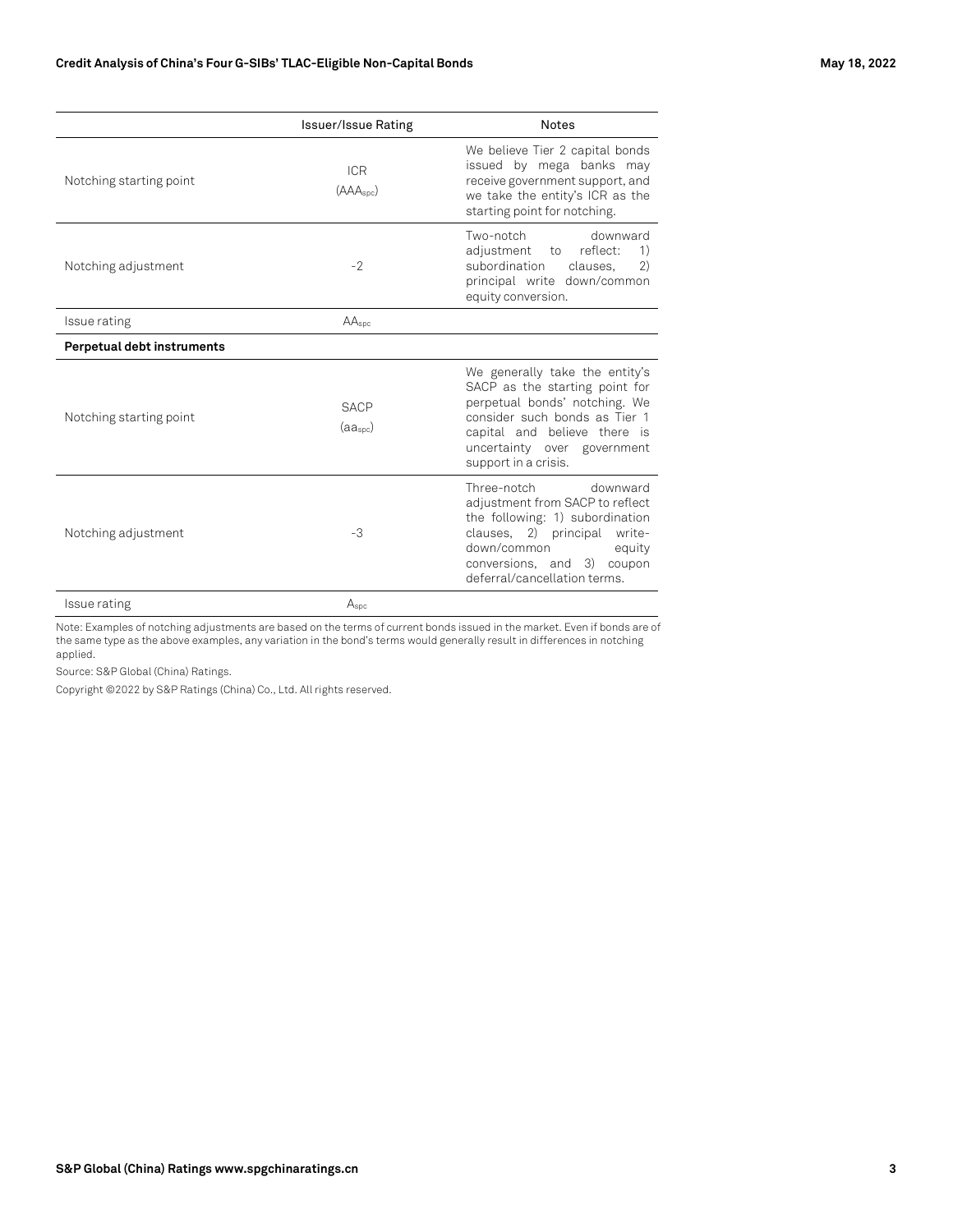### **Appendix 1: Analytical Approach to FIs' Hybrid Capital Instruments**

Hybrid bonds typically combine both debt and equity characteristics. We consider a security to be a hybrid capital instrument if it can absorb losses without causing a legal default or liquidation of the issuer. Examples of such loss absorption include: (1) deferral of the coupon; (2) write-down of principal; or (3) conversion into common equity or another hybrid capital instrument.

Because of the loss absorption features of hybrid instruments, we believe their credit quality is lower than senior unsecured bonds issued by the same issuer, thus their issue ratings should be different from the ratings on the senior unsecured bonds issued by the same issuer.

Our approaches to rating hybrid instruments are documented in our criteria (S&P Global (China) Ratings General Considerations On Rating Modifiers And Relative Ranking), and explained further in our related commentary (Understanding S&P Global (China) Ratings General Considerations on Rating Modifiers and Relative Ranking Methodology). Our typical approach can be summarized in the following table.

**Table 2**

### **How to Rate Hybrid Instruments issued by a Financial Institution**

| Step                                                                                      |                                                                                                                                                                                                                                                                                                                                                                                                           | No. of Notches                                             |
|-------------------------------------------------------------------------------------------|-----------------------------------------------------------------------------------------------------------------------------------------------------------------------------------------------------------------------------------------------------------------------------------------------------------------------------------------------------------------------------------------------------------|------------------------------------------------------------|
| Step 1: Decide the<br>starting point for<br>notching                                      | To assign a rating to a financial institution hybrid<br>capital instrument, we deduct notches from our<br>starting point. We typically assign a rating to a hybrid<br>capital instrument by notching down from the<br>institution's stand-alone credit profile ("SACP"), except<br>in the following situations, where the starting point is<br>the issuer credit rating ("ICR"):                          |                                                            |
|                                                                                           | If the institution has group support incorporated into<br>its ICR and we expect group support to be readily<br>available to the issuers' hybrid bonds, such that the<br>hybrid would not absorb losses;                                                                                                                                                                                                   |                                                            |
|                                                                                           | If the institution has government support incorporated<br>into its ICR and we expect government support to be<br>readily available to the issuers' hybrids such that the<br>hybrid would not absorb losses;                                                                                                                                                                                               |                                                            |
|                                                                                           | If the ICR on an institution is lower than the SACP; or                                                                                                                                                                                                                                                                                                                                                   |                                                            |
|                                                                                           | Any other circumstances where we believe ICR is a<br>more reasonable starting point than SACP.                                                                                                                                                                                                                                                                                                            |                                                            |
| Step 2: Standard<br>notching                                                              | Our notching starts with standard notching, which is<br>the result of the following three steps.                                                                                                                                                                                                                                                                                                          | Typically deduct no more<br>than three notches in<br>total |
| Step 2a: For<br>contractual<br>subordination                                              | Whenever the instrument is subordinated to senior<br>unsecured debt in resolution or liquidation. Notching<br>does not vary for different subcategories of<br>contractual subordination. For example, banks'<br>perpetual bonds are more deeply subordinated than<br>Tier 2 capital bonds, but the notching for contractual<br>subordination is one for both perpetual bonds and Tier<br>2 capital bonds. | Typically deduct one<br>notch                              |
| Step 2b: For the risk of a<br>partial or untimely<br>payment of coupon                    | Whenever the instrument has a coupon deferral clause<br>that would lead to coupon deferral or cancellation.                                                                                                                                                                                                                                                                                               | Typically deduct one<br>notch                              |
| Step 2c: For the risk of<br>conversion into common<br>equity or a principal<br>write-down | Whenever the instrument has a mandatory contingent<br>capital clause leading to common-equity conversion or<br>a principal write-down, or both.                                                                                                                                                                                                                                                           | Typically deduct one<br>notch                              |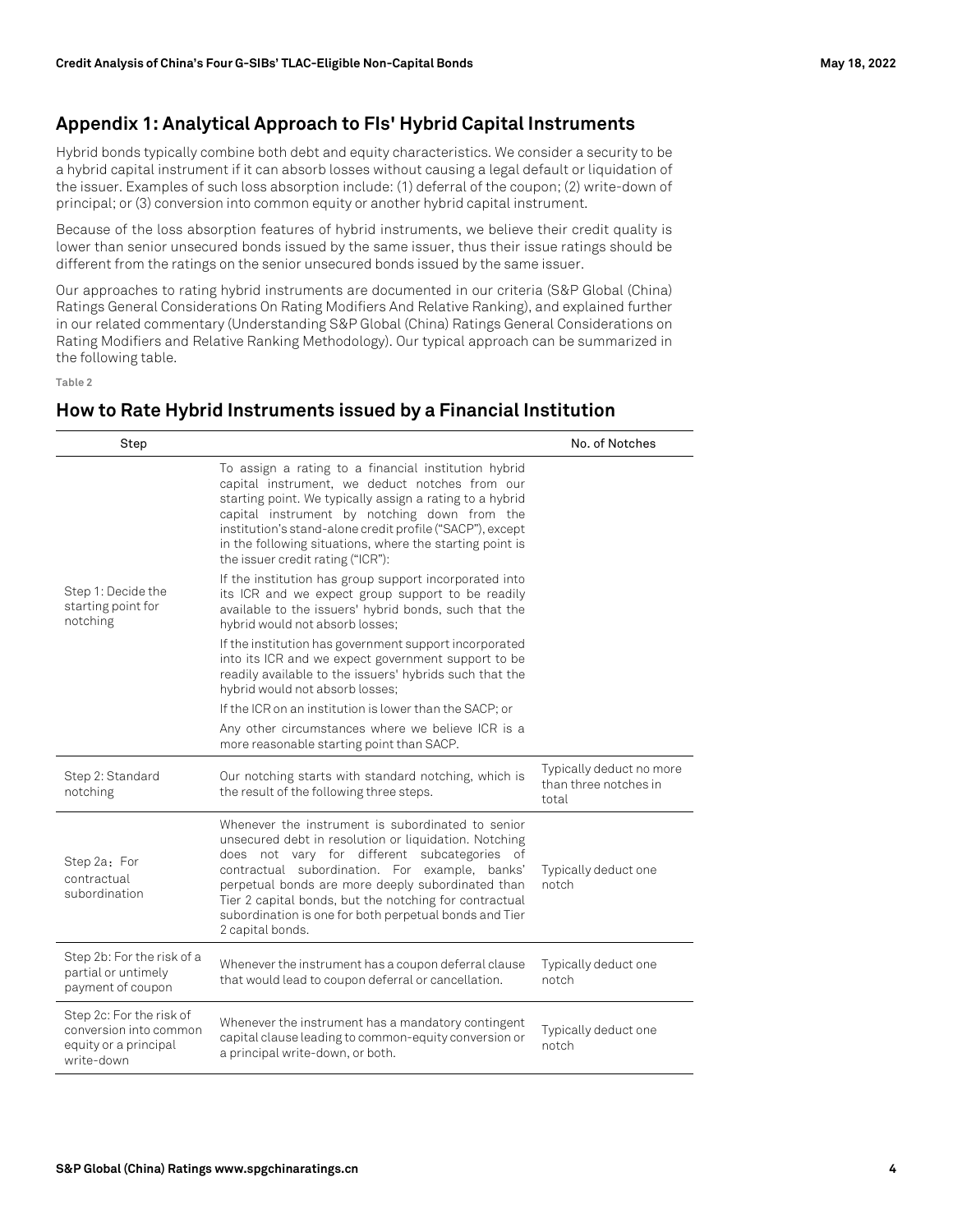| Step                           |                                                                                                                                                                                                                                                                                                             | No. of Notches                                                                                                  |
|--------------------------------|-------------------------------------------------------------------------------------------------------------------------------------------------------------------------------------------------------------------------------------------------------------------------------------------------------------|-----------------------------------------------------------------------------------------------------------------|
| Step 3: Additional<br>notching | Whenever the instrument has loss absorption risks<br>that neither our assessment of the starting point nor<br>the standard notching in Steps 2 fully capture. This<br>typically happens when the instrument has significant<br>loss absorption risk due to the issuer having material<br>capital shortages. | Deduct one or more<br>additional notches.<br>depending on the<br>likelihood of nonpayment<br>on the instrument. |

Source: S&P Global (China) Ratings.

Copyright ©2022 by S&P Ratings (China) Co., Ltd. All rights reserved.

We believe most mainstream domestic banks are likely to receive timely government support in times of stress, but the potential level of support their hybrid bonds would receive is more uncertain than their senior debts. Our analysis of possible government support for hybrid bonds is mainly driven by the following factors:

- ― The nature of the instruments. Typically, we believe Tier 2 capital bonds are more likely to receive government support than perpetual bonds, because the latter is Tier 1 capital with higher capital contents.
- The ownership of the banks. We generally believe that hybrid instruments issued by stateowned banks that serve important roles for the government are more likely to receive government support for their hybrid bonds than privately-owned banks.
- The systemic importance of the banks. Typically, we would expect hybrid instruments issued by systemically important banks to be more likely to receive government support for their hybrid bonds compared to smaller banks.

When we believe a specific hybrid instrument of a bank may not have access to government support, we typically start our hybrid bond notching from the bank's SACP (group support is not considered in this case). In cases where we believe a specific hybrid instrument may have access to government support, we typically start our hybrid bond notching from the bank's ICR, which already incorporates our government support considerations.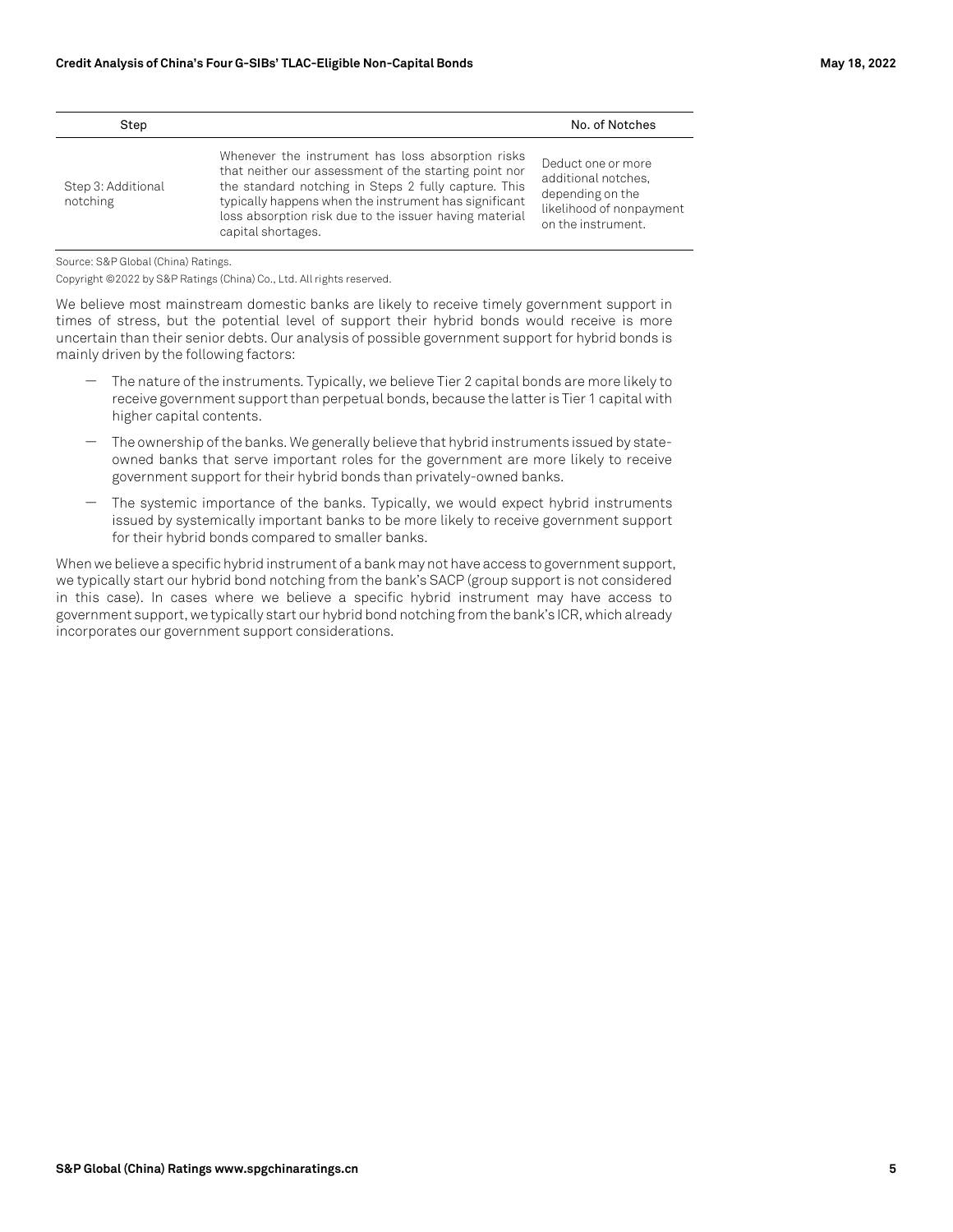# **Appendix 2: Related Methodologies and Research**

#### **Related Methodologies and Commentaries**

- ― [S&P Global \(China\) Ratings Financial Institutions Methodology.](https://www.spgchinaratings.cn/criteria/financial-institutions_en)
- ― [Understanding S&P Global \(China\) Ratings Financial Institutions Methodology](https://www.spgchinaratings.cn/criteria/commentary-understanding-sp-global-china-ratings-financial-institutions-methodology)
- ― [S&P Global \(China\) Ratings General Considerations on Rating Modifiers and Relative](https://www.spgchinaratings.cn/criteria/general-considerations-on-rating-modifiers-and-relative-ranking_en)  [Ranking](https://www.spgchinaratings.cn/criteria/general-considerations-on-rating-modifiers-and-relative-ranking_en)
- ― [Understanding S&P Global \(China\) Ratings General Considerations on Rating Modifiers](https://www.spgchinaratings.cn/criteria/commentary-rmrr-29june2020_en)  [and Relative Ranking Methodology](https://www.spgchinaratings.cn/criteria/commentary-rmrr-29june2020_en)

#### **Related Sector Research**

- [Risk Differentiation Exists Between Banks' Hybrid Capital Instruments and Senior Bonds](https://www.spgchinaratings.cn/insights/articles/2020-7-1-hybrid-bonds_en)
- Baoshang Bank Hybrid Bond Write-Down Demonstrates Loss-Absorbing Features of [Hybrid Bonds in China](https://www.spgchinaratings.cn/en/research/articles/2020-11-16_commentary_baoshang-bank-hybrid-bonds_en)
- [Rating Approach on Hybrid Bonds Issued by Chinese Financial Institutions](https://www.spgchinaratings.cn/en/research/articles/2021-05-25_commentary_hybrid-bonds_en)

This report does not constitute a rating action.